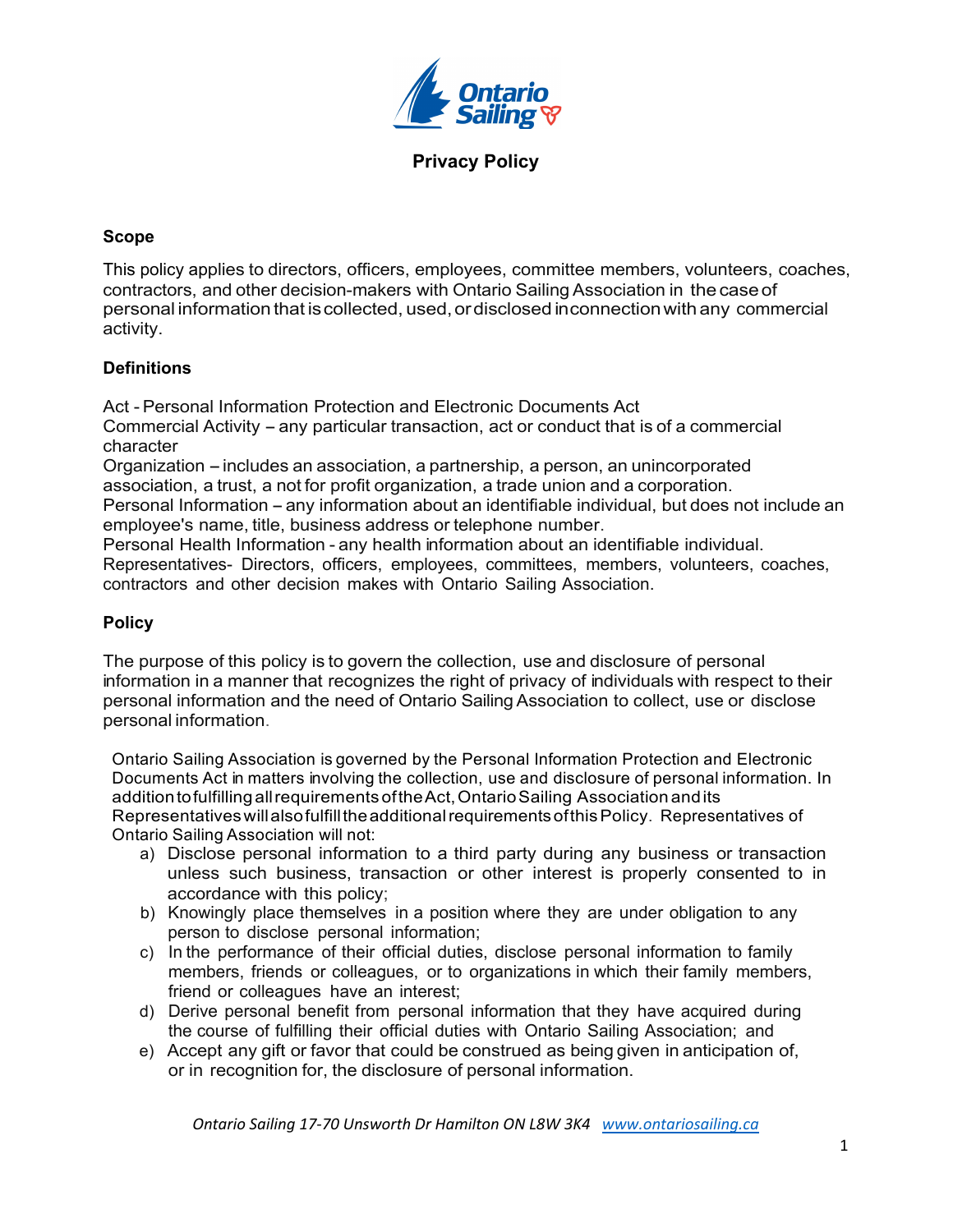

Except as provided in the Act, the Board of Directors of Ontario Sailing Association will have the authority to interpret any provision of this Policy that is contradictory, ambiguous, or unclear.

> *Board approved last: June 20th 2022 Review date: 2025*

#### **Operational Procedures**

#### **Accountability**

**Personal Information** – Ontario Sailing Association will be responsible for personal information that is in its custody or under its control and will implement policies and practices to secure all personal information during collection, use and disclosure.

**Employees** -Ontario Sailing Association will be responsible to ensure that the employees, contractors, agents or otherwise are compliant with the Act and this Policy.

**Privacy Officer** – Ontario Sailing Association will designate an individual to oversee the implementation and monitoring of this Privacy Policy and the security of personal information. **Duties** -The Privacy Officer will:

- i. Implement procedures to protect personal information;
- ii. Establish procedures to receive and respond to complaints and inquiries;
- iii. Ensure all staff implements the proper procedures to protect personal information;
- iv. Make his/her identity and contact information known to the public via OSA's web site and will be publicly accessible;
- v. Respond to all requests and inquiries in regards to personal information;
- vi. Train staff and communicate to staff information about the Ontario Sailing Association's policies and practices; and
- vii. Develop information to explain Ontario Sailing Association's policies and procedures to members and the public.

**Disclosure to Third Parties** -A contract made with <sup>a</sup> third party having access to personal information held by Ontario Sailing Association will include a clause that ensures the third party does not breach Ontario Sailing Association's privacy policies.

**Information-** Information will be made available to the public via Ontario Sailing Association's web site explaining privacy policies and procedures.

**Annual Review** -This Policy will be reviewed annually by the Privacy Officer and necessary changes will be made to ensure the protection of personal information and compliance with the law.

#### **Identifying Purposes**

**Collection** - Ontario Sailing Association will only collect information reasonably necessary for the identified purposes set out in Article 3.3 and will identify in writing the purposes for which personal information is collected at or before the time of collection. The purposes will be stated in a manner that an individual can reasonably understand how the information will be used or disclosed.

**Notification** – Before or at the time of collecting personal information Ontario Sailing Association will notify the individual in writing or orally the purposes for which the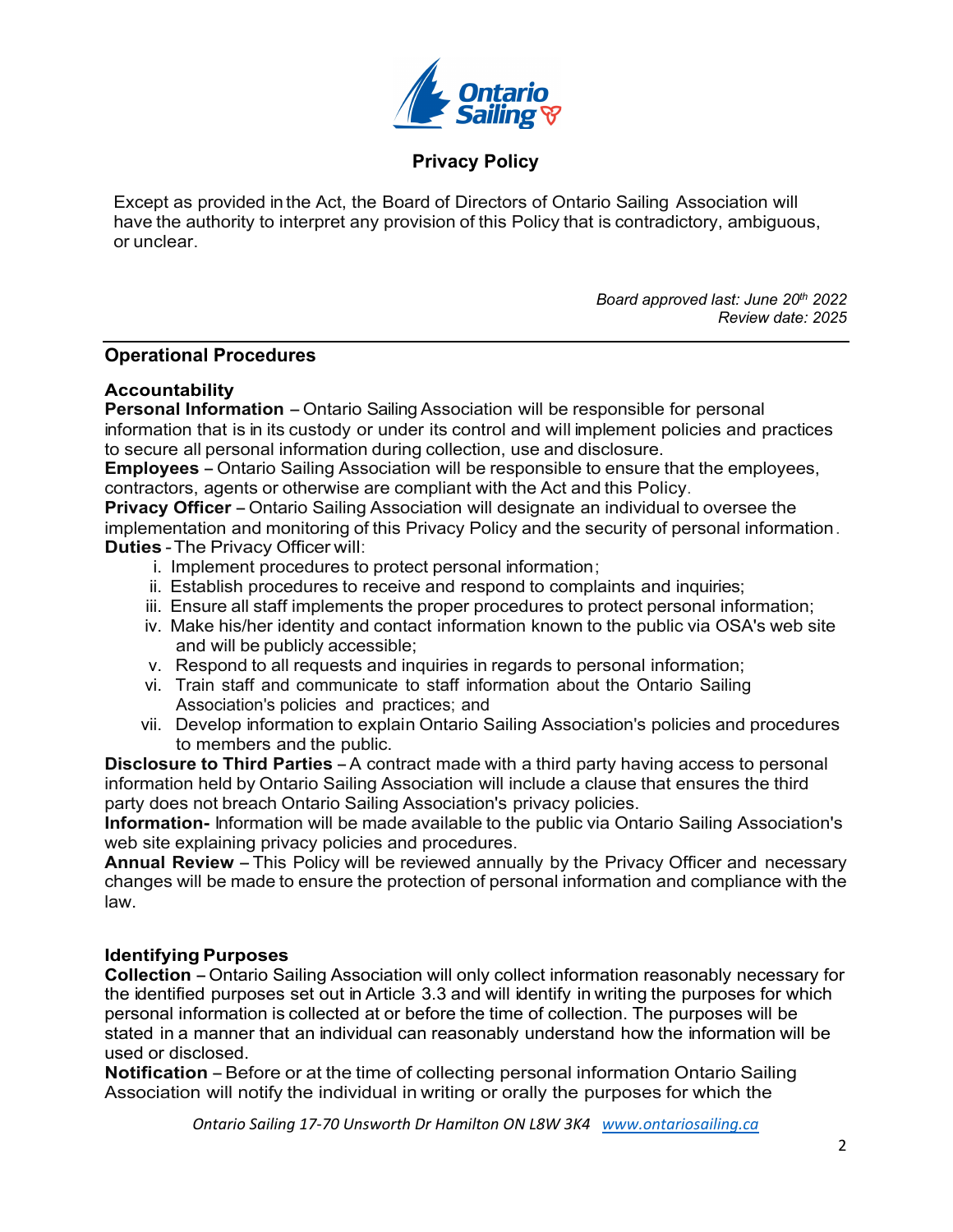

information is collected and the name of the Privacy Officer.

**Purpose** – Personal information may be collected from prospective members, members, participants, coaches, referees, managers, and volunteers ("Individuals") and used by Ontario Sailing Association Representatives for purposes that include, but are not limited to, the following:

- i. Name, address, phone number, cell phone number, fax number and e-mail address for the purpose of providing information to Ontario Sailing Association.
- ii. Nationality for statistics as required by Sport Canada.
- iii. NCCP number, education, resumes and experience for database entry at the Coaching Association of Canada to determine level of certification and coaching qualifications.
- iv. Credit card information for registration at conferences, purchasing equipment, coaching manuals and other resources.
- v. Date of birth and athlete biography for media releases and to determine age group.
- vi. Banking information, social insurance number, criminal records check, resume, and beneficiaries for Ontario Sailing Association's payroll, company insurance and health plan.
- vii. Personal health information including allergies, emergency contact and past medical history for use in the case of medical emergency.
- viii. Personal health information for individuals with a disability in order to determine eligibility to compete and classification.
- ix. Athlete information including height, dietary supplements taken, uniform size, shoe size, feedback from coaches and trainers, performance results, biography information and Ontario SailingAssociation registration number for required registration forms, outfitting uniforms, media relations, and components of selection.
- x. Athlete whereabouts information including sport/discipline, training times and venues, training camp dates and locations, travel plans, competition schedule, and disability, if applicable, for Canadian Centre for Ethics in Sport inquiries for the purpose of out of competition doping testing.
- xi. Individual measurements for adjusting equipment.
- xii. Body weight, mass and body fat index to monitor physical response to training and to maintain an appropriate weight for competition.
- xiii. Marketing information including attitudinal and demographic data on individual members to determine membership demographic structure, and program wants and needs.
- xiv. Passport numbers and frequent flyer numbers for travel purposes.
- xv. Individuals providing their addresses or e-mail addresses to Ontario Sailing Association may receive an advertisement from new and existing Corporate Partners, an alumni letter, a newsletter and donation request for the purpose of fundraising.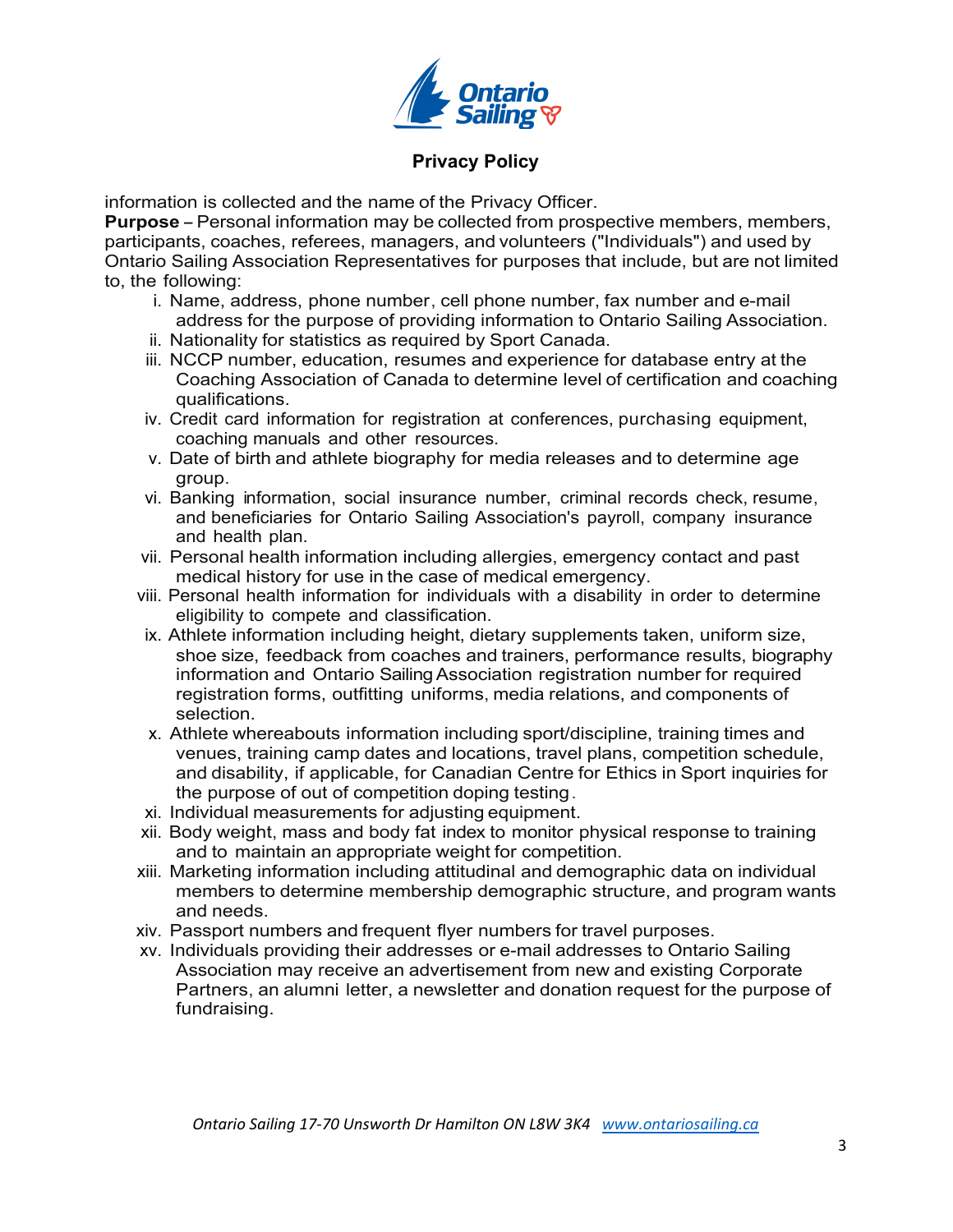

**Purposes not Identified** - Ontario Sailing Association will seek consent from individuals when personal information is used for a purpose not previously identified. This consent will be documented as to when and how it was received.

### **Consent**

**Consent** - Ontario Sailing Association will obtain consent from individuals at the time of collection prior to the use or disclosure of this information.

**Lawful Means** - Consent will not be obtained by deception.

**Requirement** - Ontario Sailing Association will not, as a condition of a product or service, require an individual to consent to the collection, use or disclosure of information beyond that required to fulfill the specified purpose.

**Form** - Consent may be written, oral or implied. In determining the form of consent to use, Ontario Sailing Association will take into account the sensitivity of the information, as well as the individual's reasonable expectations. Individuals may consent to the collection and specified used of personal information in the following ways:

- i. By filling out an application form;
- ii. By signing a form;
- iii. By checking a check off box;
- iv. By providing written consent either physically or electronically;
- v. By consenting orally in person; or
- vi. By consenting orally over the phone.

**Withdrawal** - An individual may withdraw consent to the collection, use or disclosure of personal information at any time, subject to legal or contractual restrictions, provided the individual gives one week's notice of such withdrawal. Ontario Sailing Association will inform the individual of the implications of such withdrawal.

**Legal Guardians** - Consent will not be obtained from individual who are minors, seriously ill, or mentally incapacitated and therefore will be obtained from a parent, legal guardian or person having power of attorney.

**Exceptions for Collection** - Ontario Sailing Association is not required to obtain consent for the collection, of personal information if:

- a) it is clearly in the individual's interests and consent is not available in a timely way;
- b) knowledge and consent would compromise the availability or accuracy of the information and collection is required to investigate a breach of an agreement or contravention of a federal or provincial law;
- c) the information is for journalistic, artistic or literary purposes;
- d) the information is publicly available as specified in the Act.

**Exceptions for Use** - Ontario Sailing Association may use personal information without the individual's knowledge or consent only:

- a) if Ontario Sailing Association has reasonable grounds to believe the information could be useful when investigating a contravention of a federal, provincial or foreign law and the information is used for that investigation;
- b) for an emergency that threatens an individual's life, health or security;
- c) for statistical or scholarly study or research (Ontario Sailing Association must notify the Privacy Commissioner before using the information);
- d) if it is publicly available as specified in the Act;

*Ontario Sailing 17-70 Unsworth Dr Hamilton ON L8W 3K4 www.ontariosailing.ca*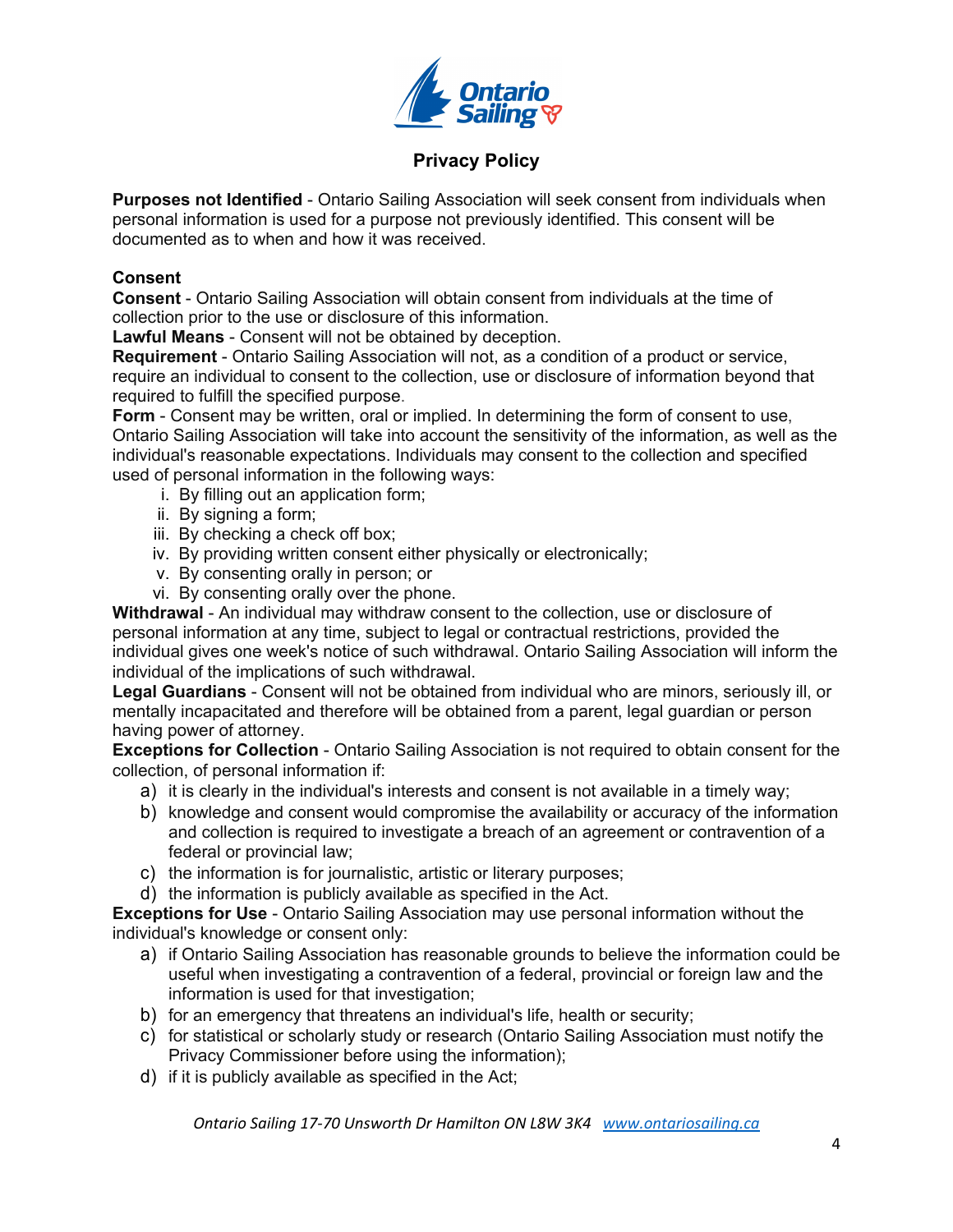

- e) if the use is clearly in the individual's interest and consent is not available in a timely way; or
- f) if knowledge and consent would compromise the availability or accuracy of the information and collection was required to investigate a breach of an agreement or contravention of a federal or provincial law.

**Exceptions for Disclosure** - Ontario Sailing Association may disclose personal information without the individual's knowledge or consent only:

- a) to a lawyer representing Ontario Sailing Association;
- b) to collect a debt, the individual owes to Ontario Sailing Association;
- c) to comply with a subpoena, a warrant or an order made by a court or other body with appropriate jurisdiction;
- d) to a government institution that has requested the information, identified its lawful authority, and indicated that disclosure is for the purpose of enforcing, carrying out an investigation, or gathering intelligence relating to any federal, provincial or foreign law; or that suspects that the information relates to national security or the conduct of international affairs; or is for the purpose of administering any federal or provincial law;
- e) to an investigative body named in the Act or government institution on Ontario Sailing Association's initiative when Ontario Sailing Association believes the information concerns a breach of an agreement, or a contravention of a federal, provincial, or foreign law, or suspects the information relates to national security or the conduct of international affairs;
- f) to an investigative body for the purposes related to the investigation of a breach of an agreement or a contravention of a federal or provincial law;
- g) in an emergency threatening an individual's life, health, or security (Ontario Sailing Association must inform the individual of the disclosure);
- h) for statistical, scholarly study or research (Ontario Sailing Association must notify the Privacy Commissioner before disclosing the information);
- i) to an archival institution;
- j) 20 years after the individual's death or 100 years after the record was created;
- k) if it is publicly available as specified in the regulations; or
- I) if otherwise required by law.

#### **Limiting Collection**

**Limiting Collection** - Ontario Sailing Association will not collect personal information indiscriminately. Information collected will be for the purposes specified in Article 3.3. **Method of Collection** - Information will be collected by fair and lawful means.

#### **Limiting Use, Disclosure, and Retention**

**Limiting Use** - Personal information will not be used or disclosed for purposes other than those for which it was collected as described in Article 3.3, except with the consent of the individual or as required by law.

**Retention Periods** - Personal information will be retained for certain periods of time in accordance with the following:

a) Registration data and athlete information will be retained for a period of three years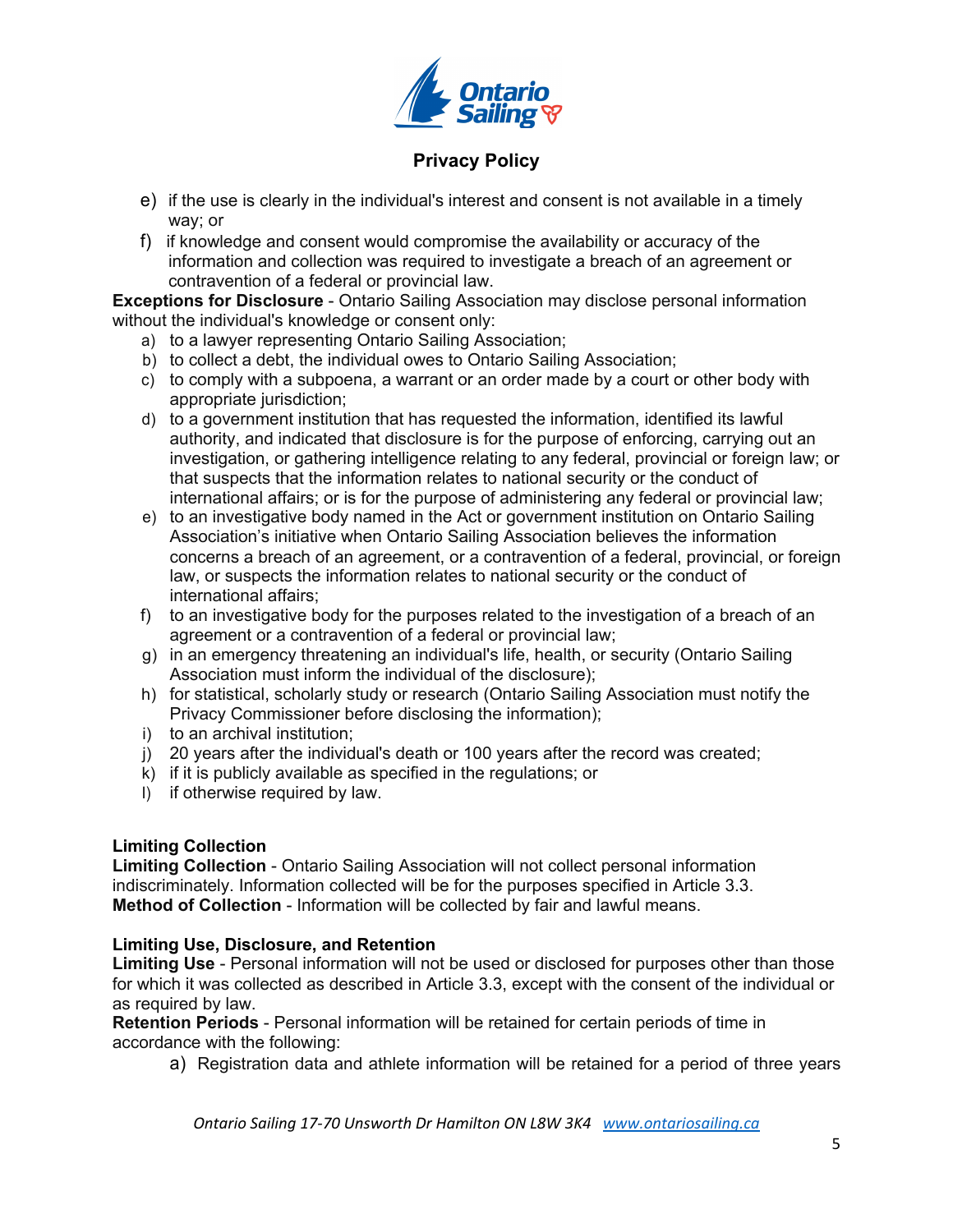

after an individual has left the program in the event that the individual chooses to return to the program;

- b) Parental/family information will be retained for a period of three years after an individual has left the program in the event that the individual chooses to return to the program;
- c) Credit Card information will be destroyed immediately upon completion of a financial transaction.
- d) Information collected by coaches will be retained for a period of three years after an individual has left the program in the event that the individual chooses to return to the program, and in order to communicate program and conference dates.
- e) Employee information will be retained for a period of seven years in accordance with Canada Customs and Revenue Agency requirements.
- f) Personal health information will be immediately destroyed in the event that the individual chooses to leave the program
- g) Personal health information of Paralympic athletes will be retained for a period of three years after an individual has left the program in the event that the individual chooses to return to the program;
- h) Marketing information will be immediately destroyed upon compilation and analysis of collected information.
- i) As otherwise may be stipulated in federal or provincial legislation.

**Destruction of Information** - Documents will be destroyed by way of shredding and electronic files will be deleted in their entirety.

**Exception** - Personal information that is used to make a decision about an individual will be maintained for a minimum of one year of time to allow the individual access to the information after the decision has been made.

**Third Parties-** Information which has been consented to be disclosed to a third party will be protected by a third party agreement to limit use and disclosure.

## **Accuracy**

**Accuracy** - Personal information will be accurate, complete and up to date as is necessary for the purposes for which it is to be used to minimize the possibility that inappropriate information may be used to make a decision about the individual.

**Update** - Personal information will only be updated if it is necessary to fulfill the purposes for which the information was collected unless the personal information is used on an ongoing basis. **Third Parties** - Personal information disclosed to a third party will be accurate and up-to- date.

## **Safeguards**

**Safeguards** - Personal information will be protected by security safeguards appropriate to the sensitivity of the information against loss or theft, unauthorized access, disclosure, copying, use or modification.

**Sensitivity -** The nature of the safeguards will be directly related to the level of sensitivity of the personal information collected. The more sensitive the information, the higher the level of security employed.

**Methods of Protection** - Methods of protection and safeguards include, but are not limited to, locked filing cabinets, restricted access to offices, security clearances, need-to-know access and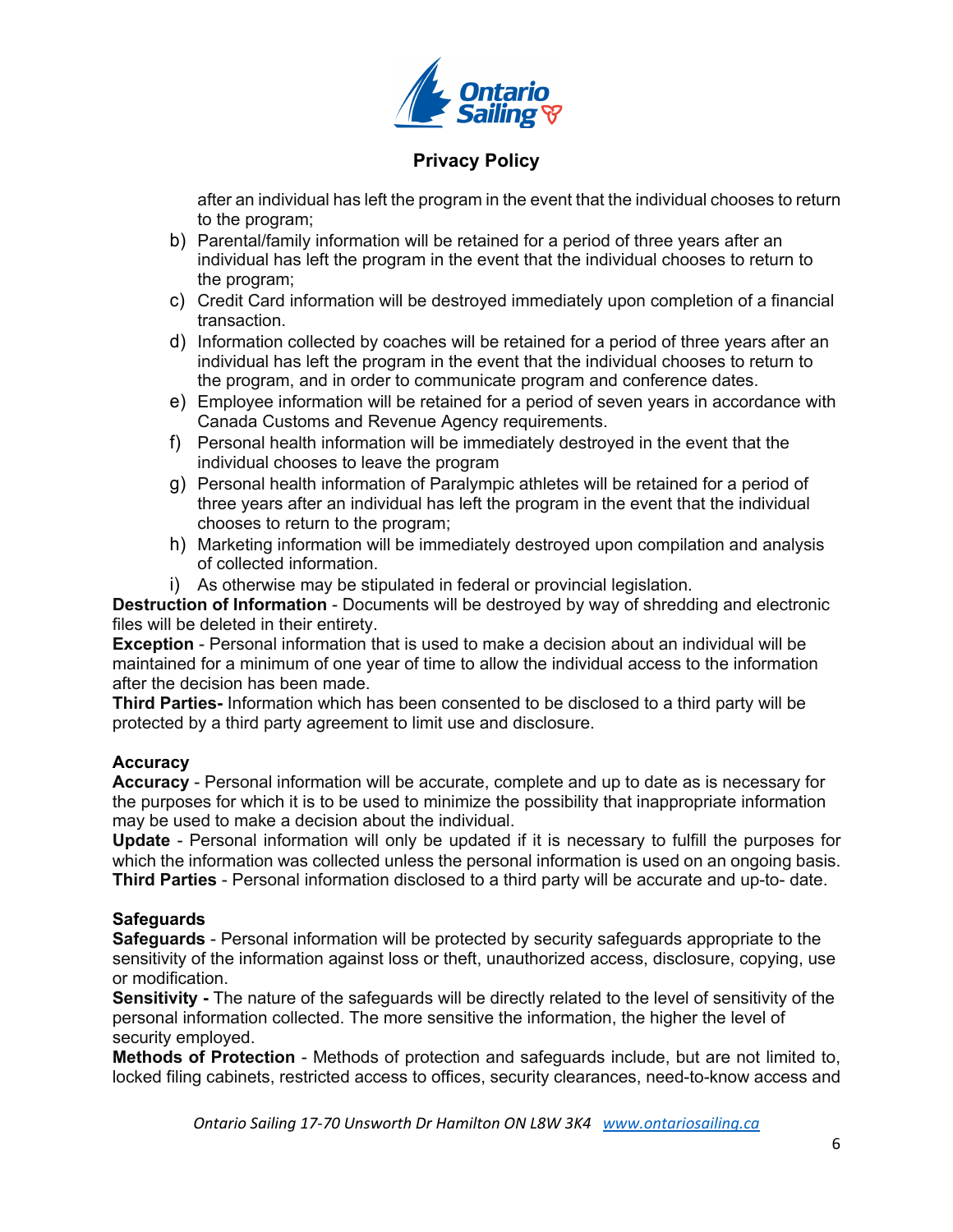

technological measures including the use of passwords, encryption, and firewalls. **Employees** - Employees will be made aware of the importance of maintaining personal information confidential and may be required to sign confidentiality agreements.

**Coaches Information** - Personal information in the possession of coaches will be secured in a locked filing cabinet and a password protected computer accessed only by the OSA Program Director responsible for the Coaching portfolio.

**Financial Information** - Personal information of employees will be secured in a locked filing cabinet and on a password protected computer accessed only by the Finance Officer and office staff with permission for the Finance Officer.

**Membership Information-** Membership information will be secured in a locked filing cabinet and on a password protected computer accessed only by office staff with permission of the Executive Director.

**Athlete Information** - Athlete information will be secured in a locked filing cabinet in Ontario Sailing Association's office and on a password-protected computer, both of which will only be accessed by office staff with permission of the Executive Director.

**Personal Health Information** - Personal health information will be secured in a locked filing cabinet in Ontario Sailing Association's office and on a password-protected computer, both of which will only be accessed by approved Ontario Sailing Association staff.

**Marketing Information** - Marketing information will be secured in a locked filing cabinet and on a password-protected computer, both of which will only be accessed by the Director of Development.

## **Openness**

**Openness** - Ontario Sailing Association will make publicly available information about its policies and practices relating to the management of personal information. This information will be in a form that is generally understandable.

**Information** - The information made available will include:

- a) the name or title, and the address, of the person who is accountable for the organization's policies and practices and to whom complaints or inquiries can be forwarded;
- b) the means of gaining access to personal information held by the organization;
- c) a description of the type of personal information held by the organization, including a general account of its use;
- d) a copy of any brochures or other information that explain the organization's policies, standards, or codes; and
- e) organizations such as CCES, Sail Canada, Sport Canada, and Coaches Association of Canada in which personal information is made available.

#### **Individual Access**

**Individual Access** - Upon written request, and assistance from Ontario Sailing Association, an individual will be informed of the existence, use, and disclosure of his or her personal information and will be given access to that information.

**Amendment** - An individual will be able to challenge the accuracy and completeness of the information and have it amended as appropriate.

**Denial** - An individual may be denied access to his or her personal information and provided a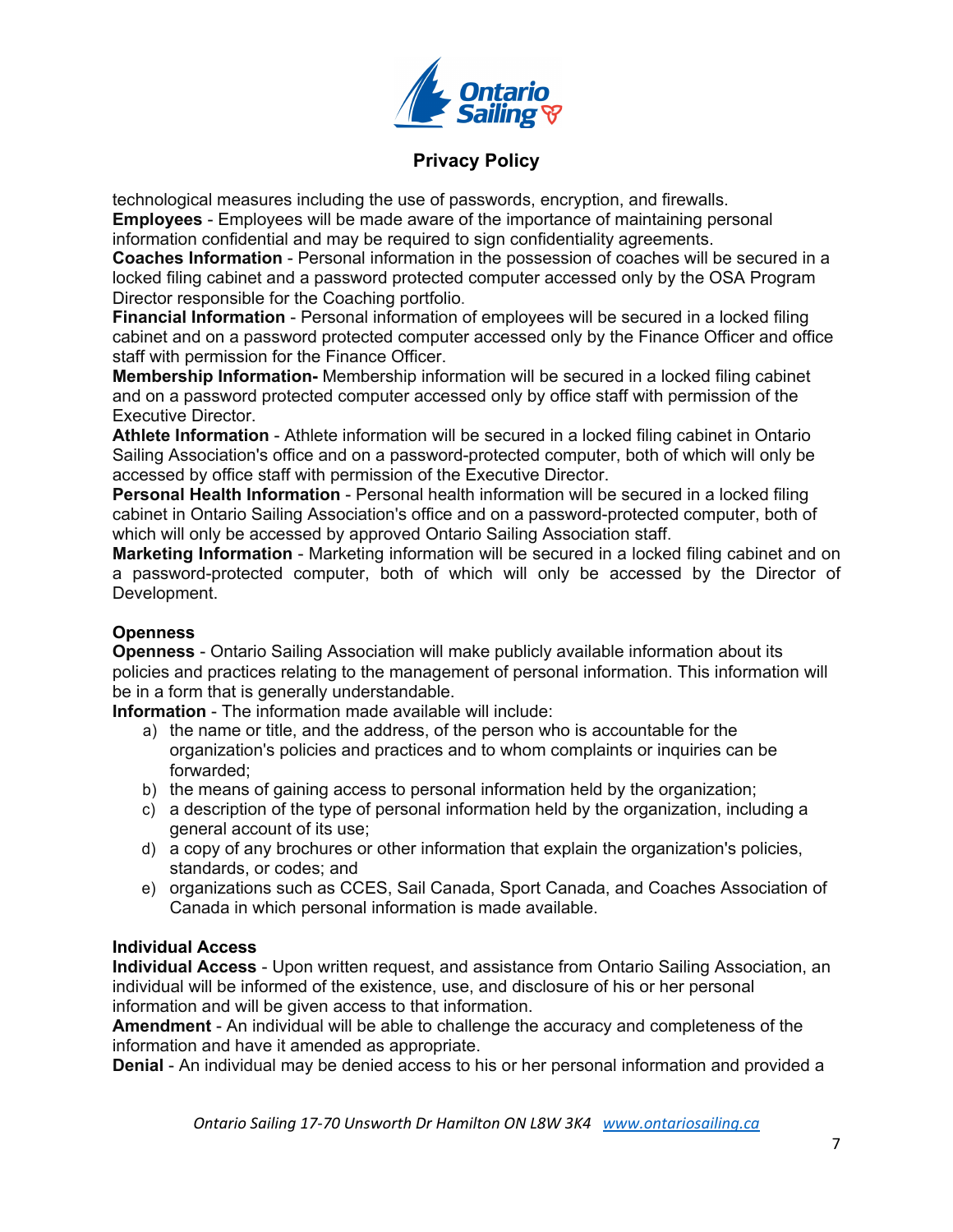

written explanation as to why if:

- a) the information is prohibitively costly to provide;
- b) the information contains references to other individuals;
- c) the information cannot be disclosed for legal, security, or commercial proprietary reasons, and
- d) the information is subject to solicitor-client or litigation privilege.

**Contents of Refusal** - If Ontario Sailing Association determines that the disclosure of personal information should be refused, Ontario Sailing Association must inform an individual the following:

- a) the reasons for the refusal and the provisions of the Act on which the refusal is based;
- b) the name, position title, business address and business telephone number of the Privacy Officer who can answer the applicant's questions; and
- c) that the individual may ask for a review within thirty (30) days of being notified of the refusal.

**Source** - Upon request, the source of personal information will be disclosed along with an account of third parties to whom the information may have been disclosed.

**Identity** - Sufficient information may be required to confirm an individual's identity prior to providing that individual an account of the existence, use, and disclosure of personal information.

**Response** - Requested information will be disclosed within 30 days of receipt of the request at minimal expense for copying or no cost to the individual, unless there are reasonable grounds to extend the time limit. The requested information will be provided in a form that is generally understandable.

**Costs** - Costs may only be levied if an individual is informed in writing in advance of the approximate cost and has agreed to proceed with the request.

**Inaccuracies** - If personal information is inaccurate or incomplete, it will be amended as required and the amended information will be transmitted to third parties in due course. **Unresolved Complaints** - An unresolved complaint from an individual in regards to the

accuracy of personal information will be recorded and transmitted to third parties having access to the information in question.

## **Challenging Compliance**

**Challenges** - An individual will be able to challenge compliance with this Policy and the Act to the designated individual accountable for compliance.

**Procedures** - Upon receipt of a complaint Ontario Sailing Association will:

- a) Record the date the complaint is received;
- b) Notify the Privacy Officer who will serve in a neutral, unbiased capacity to resolve the complaint;
- c) Acknowledge receipt of the complaint by way of telephone conversation and clarify the nature of the complaint within three (3) days of receipt of the complaint;
- d) Appoint an investigator using Ontario Sailing Association personnel or an independent investigator, who will have the skills necessary to conduct a fair and impartial investigation and will have unfettered access to all file and personnel, within ten (10) days of receipt of the complaint.
- e) Upon completion of the investigation and within twenty-five (25) days of receipt of the